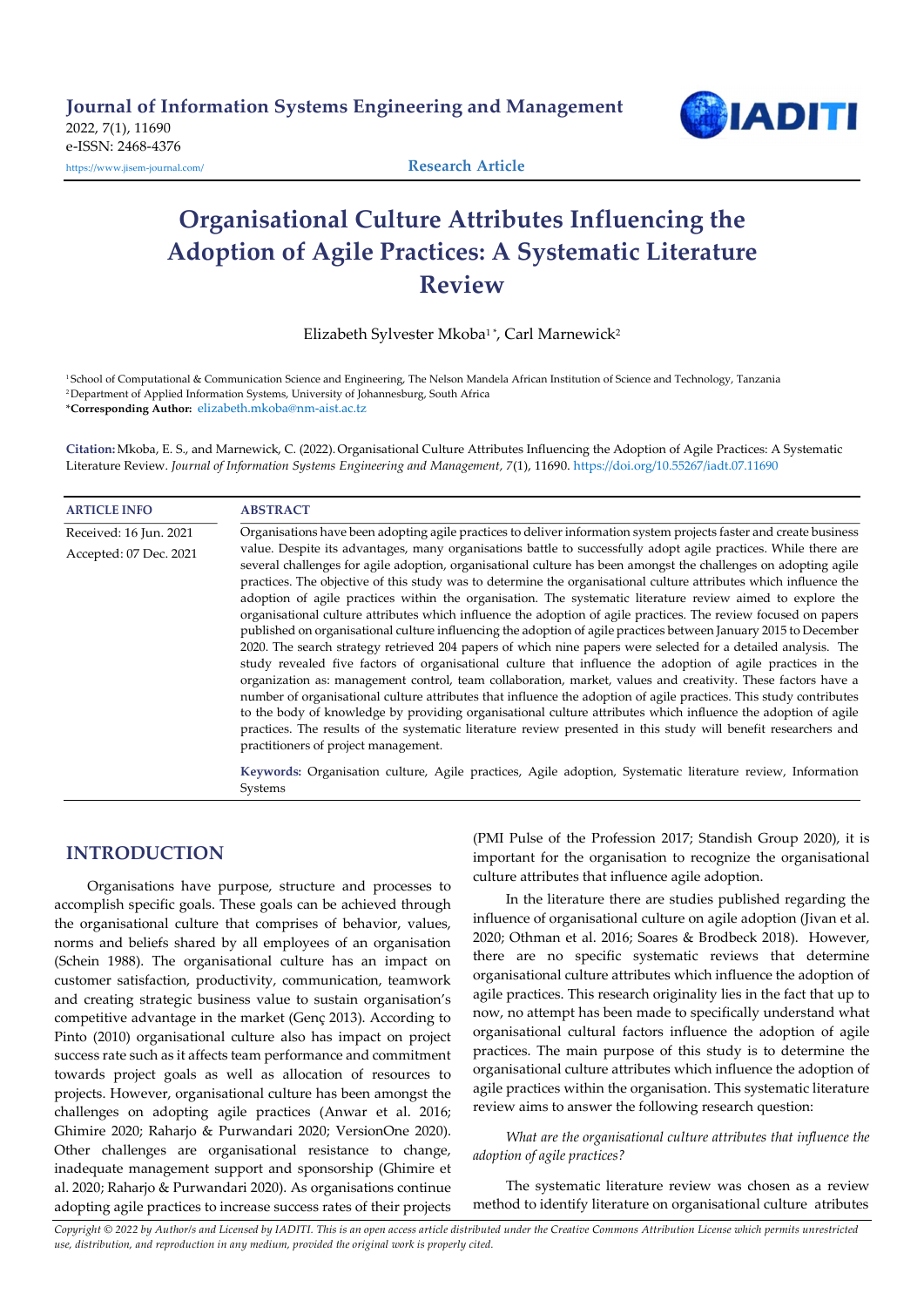that influence the adoption of agile practices for inclusion, data cleaning, analysis and synthesis the findings, and the presentation of results. The methodology used in systematic literature review was adopted from Kitchenham et al. (2009) where the review protocol guided the study.

The article is organized as follows: Section 2 provides an overview of the research methodology. Section 3 presents the results of the systematic literature review. A discussion of the results is provided in Section 4. Finally, conclusion and recommendations for future research are presented in Section 5.

# RESEARCH METHODOLOGY

The present study reviewed the existing literature that were published in peer-reviewed journals, conference papers, books, book chapters and academic journals from January 2015 to December 2020. This is a period where most organisations have been adopting agile project management to improve the success rates of information systems projects (PMI Pulse of Profession 2017; Standish Group 2020).

Data sources were from the following databases: The Association for Computing Machinery (ACM) Digital Library, IEEE Xplore, ScienceDirect, Scopus, Wiley Online Library, Springer Link, Emerald, Google Scholar and Sage Publishing. The choice of databases was based on the topic under review, the review question, methodological considerations and the bibliographic characteristics of scientific databases. These databases were used because they include multiple of highly ranked journals and conferences (Scopus 2020). These databases also have best literature coverage which contribute to comprehensiveness of the systematic literature review (Gusenbauer & Haddaway 2019). The review protocol by Kitchenham et al. (2009) was adapted in this study as shown in Figure 1.



Table 1. Search results (2015-2020)

Figure 1. Systematic Literature Review protocol (Adapted from Kitchenham et al., 2009)

#### Step 1: Research question

The objective of this research is to determine organisational culture attributes that influence the adoption of agile practices. The following research question was defined to achieve the research objective:

What are the organisational culture attributes that influence the adoption of agile practices?

#### Step 2: Search strategy

The search strategy defined the search scope of studies by using the search string which was derived from the research question. The search string involved the following keywords with Boolean operators:

(("Organisational culture" OR "organisational culture" OR "Organisation culture" OR "organisation culture") AND ("cultural" OR "culture") AND ("adoption") AND ("Agile practices" OR "Agile practice" OR "Agile methods" OR "Agile method" OR "Agile methodologies" OR "Agile methodology" OR "Agile principle" OR "Agile principles" OR "Agile processes" OR "Agile process")).

This search string was used to search papers from electronic databases such as the Association for Computing Machinery (ACM) Digital Library, IEEE Xplore, ScienceDirect, Scopus, Wiley Online Library, Emerald Insight, SpringerLink, Google Scholar and Sage Publishing.

#### Step 3: Study selection criteria

A set of inclusion and exclusion criteria adopted from Kgoroeadira (2010) were used to reduce the number of studies by selecting the ones focusing on the purpose of the study. The exclusion criteria were:

- Abstract/ Title/Full text: Relevance to research question
- Date of publication: 2015 2020
- Language: Papers written in English

 Type of publications: Peer-reviewed journals, books chapters, conference and books

 Research method: Qualitative, quantitative, mixed method

Geographic location: Worldwide

The screening of papers was performed through an online search of research articles in scientific journals which involved both search string and exclusion criteria. Articles were selected after their titles were related to search criteria and search string. After applying the search criteria 204 papers were selected from the databases. Table 1 shows the search results.

| Data source                               | Papers remaining after      | Papers remaining after title | Papers remaining after |  |
|-------------------------------------------|-----------------------------|------------------------------|------------------------|--|
|                                           | applying exclusion criteria | and abstract screening       | full text screening    |  |
| Association for Computing Machinery (ACM) | 29                          | 15                           |                        |  |
| <b>IEEE</b> Xplore                        |                             |                              |                        |  |
| ScienceDirect                             | 88                          |                              |                        |  |
| Scopus                                    | 11                          |                              |                        |  |
| <b>Wiley Online Library</b>               | 20                          |                              |                        |  |
| Emerald Insight                           |                             |                              |                        |  |
| SpringerLink                              | 35                          | 10                           |                        |  |
| Sage Journals                             |                             |                              |                        |  |
| Google Scholar                            |                             |                              |                        |  |
| Total                                     | 204                         | 55                           |                        |  |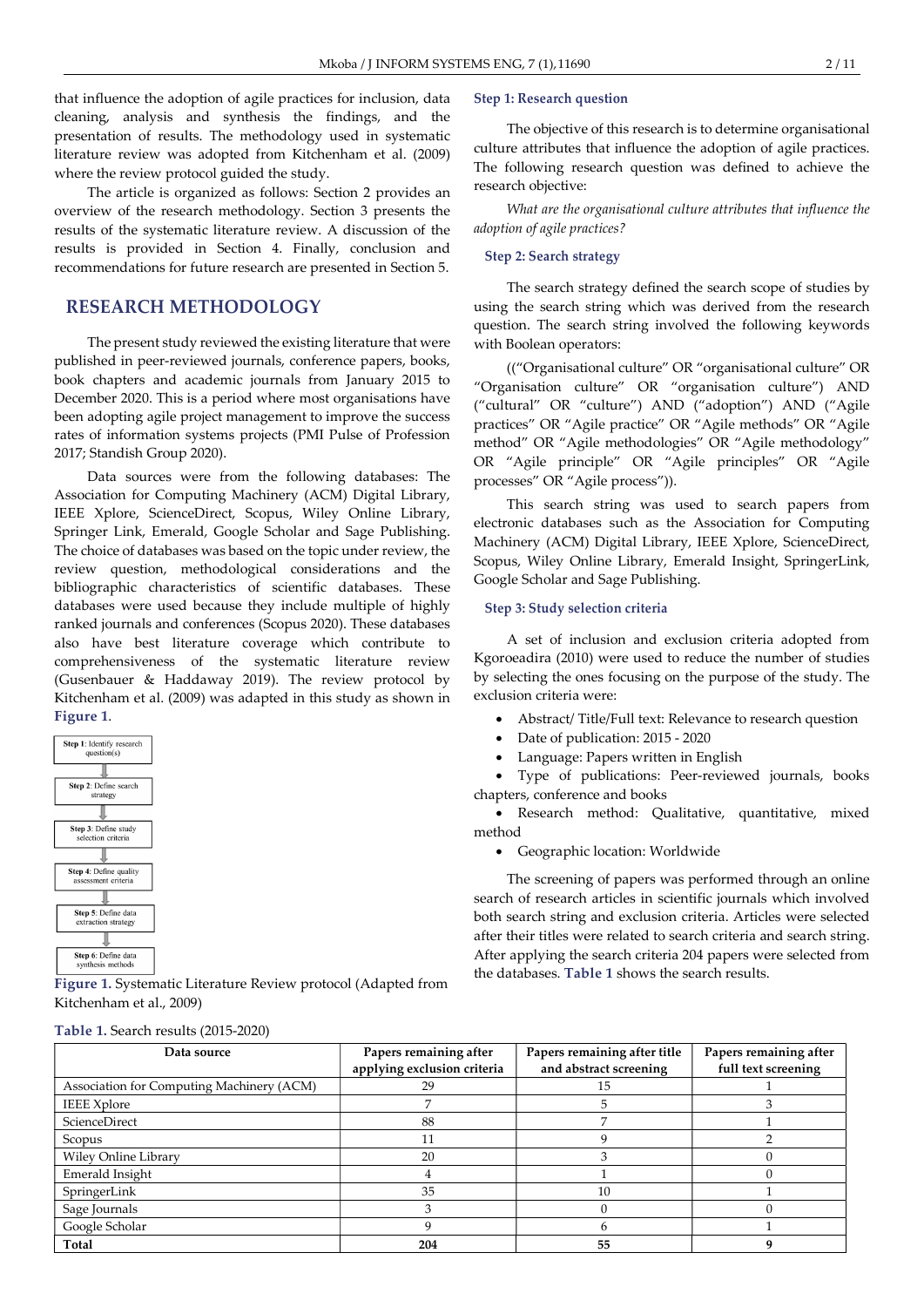The eligibility criteria include both the search string and the exclusion criteria. The article screening process (as shown in Figure 2) aimed to ensure that the eligibility criteria are applied consistently to reduce the risk of introducing bias in an evidence synthesis.



The co-word (keywords co-occurrence) analysis using VOSViewer was then conducted to the selected 204 papers. The unit of analysis for co-word analysis was 'words' which were derived from authors' keywords (Donthu et al., 2021) using VOSViewer. A total of 545 keywords contained in 204 related papers have been analyzed. The emerged themes were the keywords with the greatest total link strength. The identified themes to focus on this review were organisational culture, agile software development, agile methodologies and agile. The keywords co-occurrence network visualization is as shown in Figure 3.

Figure 2. Eligibility screening process



Figure 3. Organisational culture and agile practices adoption conceptual framework



Figure 4. Keyword co-occurence network visualization (Year 2015-2020, n=204 papers)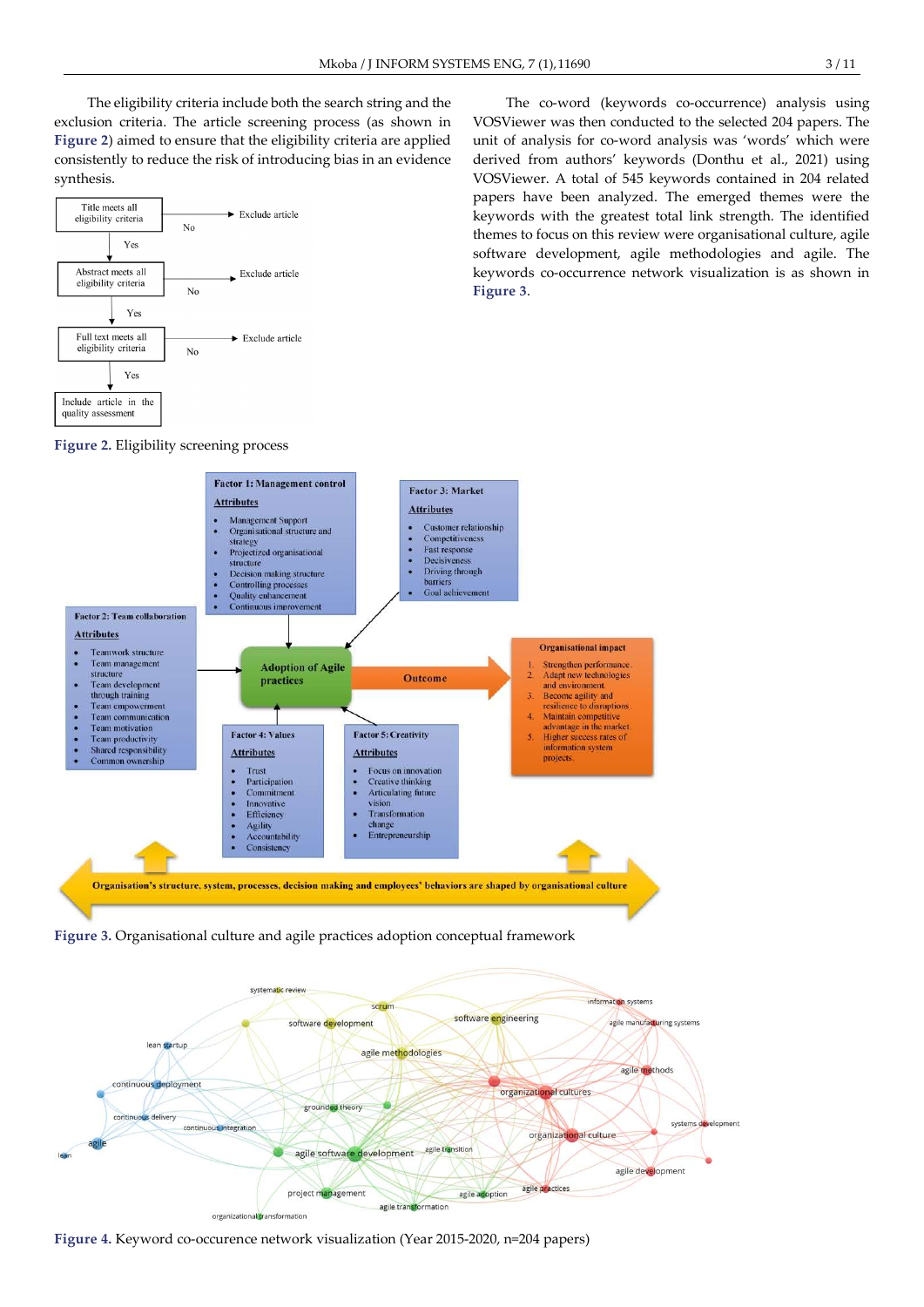Two filters of articles were applied: (i) manual reading of titles and abstracts to remove articles which are clearly irrelevant; and (ii) assessment of the full-text version of the article. First, titles and abstracts of the 204 selected papers were then screened based on exclusion criteria to include or exclude papers. The term co-occurrence analysis was also conducted using VOSviewer where the unit of analysis were title and abstract. The analysis created a term of occurrence map based on text data where 2768 terms were extracted from title and abstract fields of 204 papers. The minimum number of occurrences of a term was 5 of the 2768 terms, 129 terms met threshold as shown in Figure 4.

Fifty five papers remained after title and abstract screening. Second, these papers were examined based on the full text to identify papers focused on organisational culture influencing agile adoption. Nine papers remained after full text screening were subjected for study quality assessment. These papers were identified for quality assessment because they specific focus on linkage between organisational culture and agile practices in organisations. Thus, full texts of nine papers are aligned with the research question of this review.

#### Step 4: Quality assessment criteria

The quality assessment criteria were adapted from Dybå and Dingsøyr (2008) and Huff (1999). The nine primary studies (as shown in Appendix B) were assessed according to ten criteria as shown in Table 2.

| #              | Ouestion                                                     |
|----------------|--------------------------------------------------------------|
| Q1             | Is the paper based on research (or is it merely a            |
|                | "lessons learned" report based on expert opinion)?           |
| Q2             | Is there a clear statement of the $\dim(s)$ of the research? |
| Q <sub>3</sub> | Is there an adequate description of the context in           |
|                | which the research was carried out?                          |
| Q4             | Was the research design appropriate to address the           |
|                | aims of the research?                                        |
| Q5             | Is the research methodology well presented?                  |
| Q <sub>6</sub> | Was the data collected in a way that addressed the           |
|                | research issue?                                              |
| Q7             | Was the data analysis sufficiently rigorous?                 |
| Q8             | Is there a clear statement of findings?                      |
| Q9             | Does the conclusion relate to the aim of the study?          |
| O10            | Is the study of value for research or practice?              |

|  | Table 2. Quality assessment criteria |
|--|--------------------------------------|
|--|--------------------------------------|

The ten criteria as shown in Table 2 were used to assess the quality of the primary studies which covered four main parts:

 Reporting: Three criteria (Q1-Q3) were related to the quality of the reporting of a study's rationale, aims, and context.

• Rigor: Five criteria (Q4-Q7) were related to the rigor of the research methods employed to establish the validity of data.

 Credibility: Two criteria (Q8-Q9) were related to the assessment of the credibility of the study methods for ensuring that the findings and conclusion were valid and meaningful.

 Relevance: The final criterion (Q10) was related to the assessment of the relevance of the study for the software industry at large and the research community.

The numerical scale numbered with 0 for "no", 1 for

"partially" and 2 for "yes" was used to rank how well the questions were answered in each primary study. The detailed scores of the quality assessment for the primary studies are shown in the quality assessment checklist (Appendix B). The minimum score is 10 and if the primary study scored below 10, it is excluded. All nine papers scored more than 10 (as shown in Appendix B) which met the quality assessment criteria.

#### Step 5: Data extraction

A data extraction form was developed to extract data from the nine primary studies. The data extraction form is presented in Appendix C. The form is divided into three sections. The first section is for the study identification that has seven elements, the second section is for description of the study that has nine elements and quality assessment section that has one element. Study identification includes unique id for the study, title, author(s), publication year, type of article, volume/issue/page number and database.

Description of the study includes study aim(s), study objective(s), design of the study (surveys, case studies, theoretical and conceptual papers, literature reviews, modelling papers), research method (qualitative, quantitative, mixed research method), underlying theories/ frameworks/models, identified organisational culture attributes, findings and conclusion. The quality assessment includes the total score for paper quality. Data records were kept in Microsoft Excel for synthesizing the extracted data.

#### Step 6: Data synthesis

Data synthesis summarized and presented the findings of the nine primary studies in answering the research question. This phase is aimed at synthesizing the identified concepts and drawing a conclusion. The primary studies were analyzed and grouped into the identified organisational culture attributes which influence the adoption of agile practices. The following section presents the results.

# RESULTS

Table 3 presents the identified organisational culture attributes from the primary studies which influence the adoption of agile practices.

| Table 3. Organisational culture attributes identified from |  |
|------------------------------------------------------------|--|
| primary studies                                            |  |

| <b>Factors</b>        | Organisational culture<br>attributes                                      | Primary<br>studies           |
|-----------------------|---------------------------------------------------------------------------|------------------------------|
| Management<br>control | Management support<br>Organisational                                      | Baham 2016;<br>Dikert et al. |
|                       | structure and strategy<br>Projectized<br>organisational                   | 2016; Jivan et<br>al. 2020   |
|                       | structure<br>Decision making<br>structure                                 |                              |
|                       | Controlling processes<br>Quality enhancement<br>Continuous<br>improvement |                              |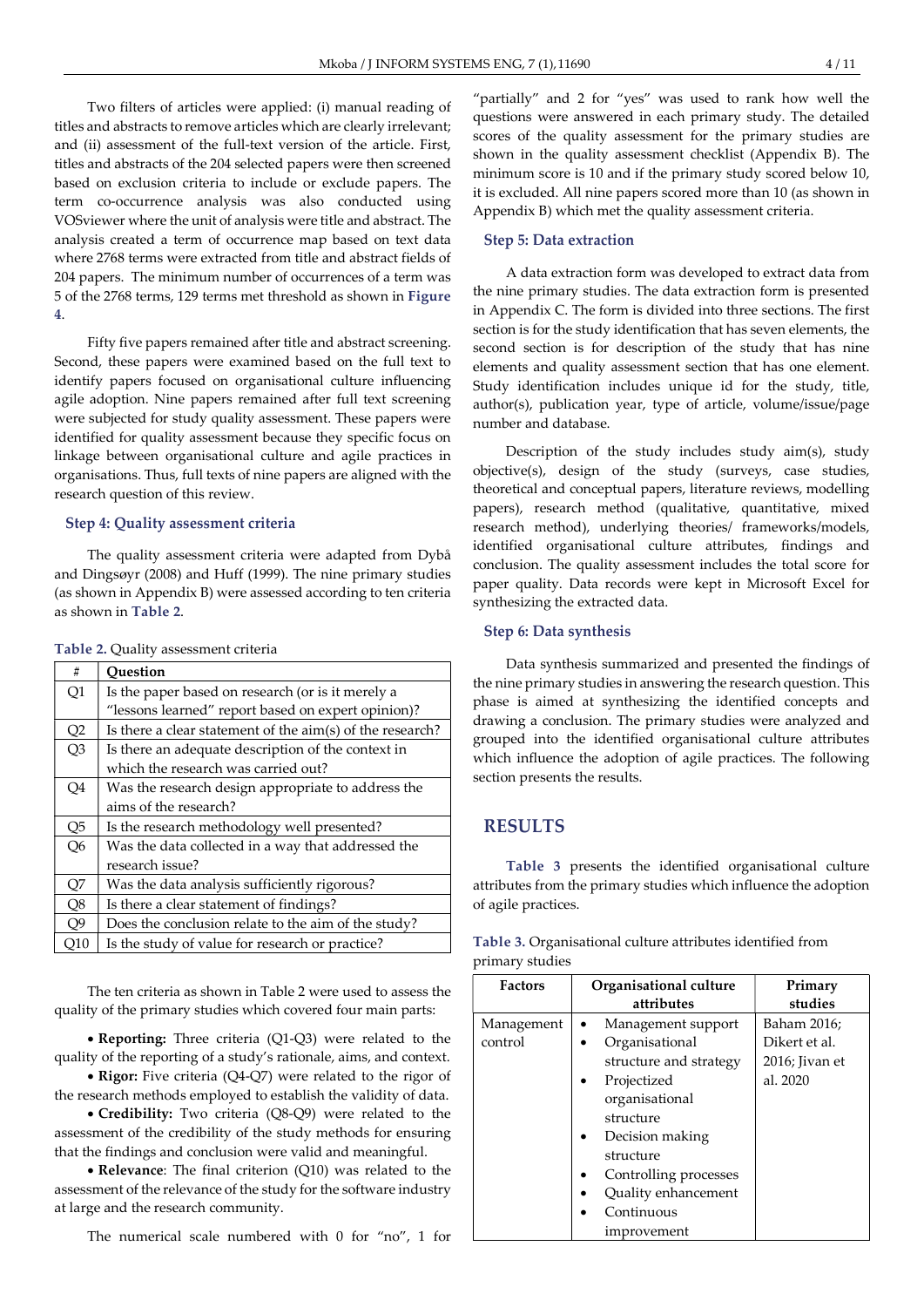| <b>Factors</b> | Organisational                   | Primary        |
|----------------|----------------------------------|----------------|
|                | culture attributes               | studies        |
| Creativity     | Focus on innovation<br>$\bullet$ | Baham 2016;    |
|                | Creative thinking                | Othman et al.  |
|                | Articulating<br>future           | 2016; Jivan et |
|                | vision                           | al. 2020       |
|                | Transformation                   |                |
|                | change                           |                |
|                | Entrepreneurship<br>٠            |                |
| Market         | Customer relationship            | Baham 2016;    |
|                | Competitiveness                  | Othman et al.  |
|                | Fast response                    | 2016; Jivan et |
|                | Decisiveness                     | al. 2020       |
|                | Driving<br>through               |                |
|                | <b>barriers</b>                  |                |
|                | Goal achievement                 |                |
| Values         | Trust                            | Gupta et al.   |
|                | Participation                    | 2019; Othman   |
|                | Commitment                       | et al. 2016;   |
|                | Innovative                       | Soares &       |
|                | Efficiency                       | Brodbeck 2018; |
|                | Agility                          | Šmite et al.   |
|                | Accountability                   | 2020           |
|                | Consistency                      |                |

The identified organisational culture attributes explained as:

#### Management control

Management control is a management function that helps implementing strategies to achieve organisational goals. Anthony and Govindarajan (2004:7) define management control as "the process by which managers influence other members of the organisation to implement the organisation's strategies." Management control can be viewed as a system which comprises of the organisational structure and strategy, organisational culture, core control practices and management information systems (Johnson & Gill 1993; Heath 2001:94).

#### Team collaboration

A team consists of two or more individuals who work together interdependently with a shared vision to achieve some common goals. For instance, the project team is a cross-functional team from different departments in the organisation to implement project activities to achieve project objectives. Teamwork involves knowledge, attitude and skills (Xiao, Parker & Mauser 2013). Knowledge should have team mission, objectives, problems, norms and resources. The skills define the behavior within the team such as coordination, performance evaluation, communication and cultural values among team members (Xiao et al. 2013).

### Market

Market is externally oriented, and the organisational structure is strengthened by mechanisms of control to meet the stakeholders' expectations. To assist high levels of performance, clear objectives and reward systems are developed and put in place in the organisation.

# Values

Values guide the organisation and support its vision, shape the organisational culture and impact the business strategy. Organisational values provide the guiding principles of the organisation's culture that determine employees' behaviors and organisational success (Hofstede 2001).

#### **Creativity**

Creativity has been used by organisations to generate new ideas to add value to their products or services as well as problem solving. Employees in the organisation spearhead the creativity processes to retain its competitive advantage in the market (Parjanen 2012). There are various characteristics in the organisation that support employees' creativity such as organisational strategy which focuses on innovation, leadership and organisational culture.

Based on the above explanations, the organisational culture attributes which have influence on agile adoption are summarized as shown in Figure 5.



Figure 5. Term co-occurrence network visualization (n=204)

# DISCUSSION

Organisations have been adopting agile practices to deliver information system projects faster and create business value. Despite its advantages, many organisations battle to successfully adopt agile practices. While there are several challenges for agile adoption, organisational culture has been amongst the challenges on adopting agile practices. This systematic literature review presented the findings of the nine selected primary studies on influences of organisational culture on the adoption of agile practices. The analysis of the primary studies showed that management control, team collaboration, creativity, market and values (as illustrated in Table 3) are important factors with attributes that influence the adoption of agile practices. Organisational culture has been used as a tool for management to control, motivate and enhance employees' performance in the organisation (Oweyemi & Ekwoaba 2014). Thus, management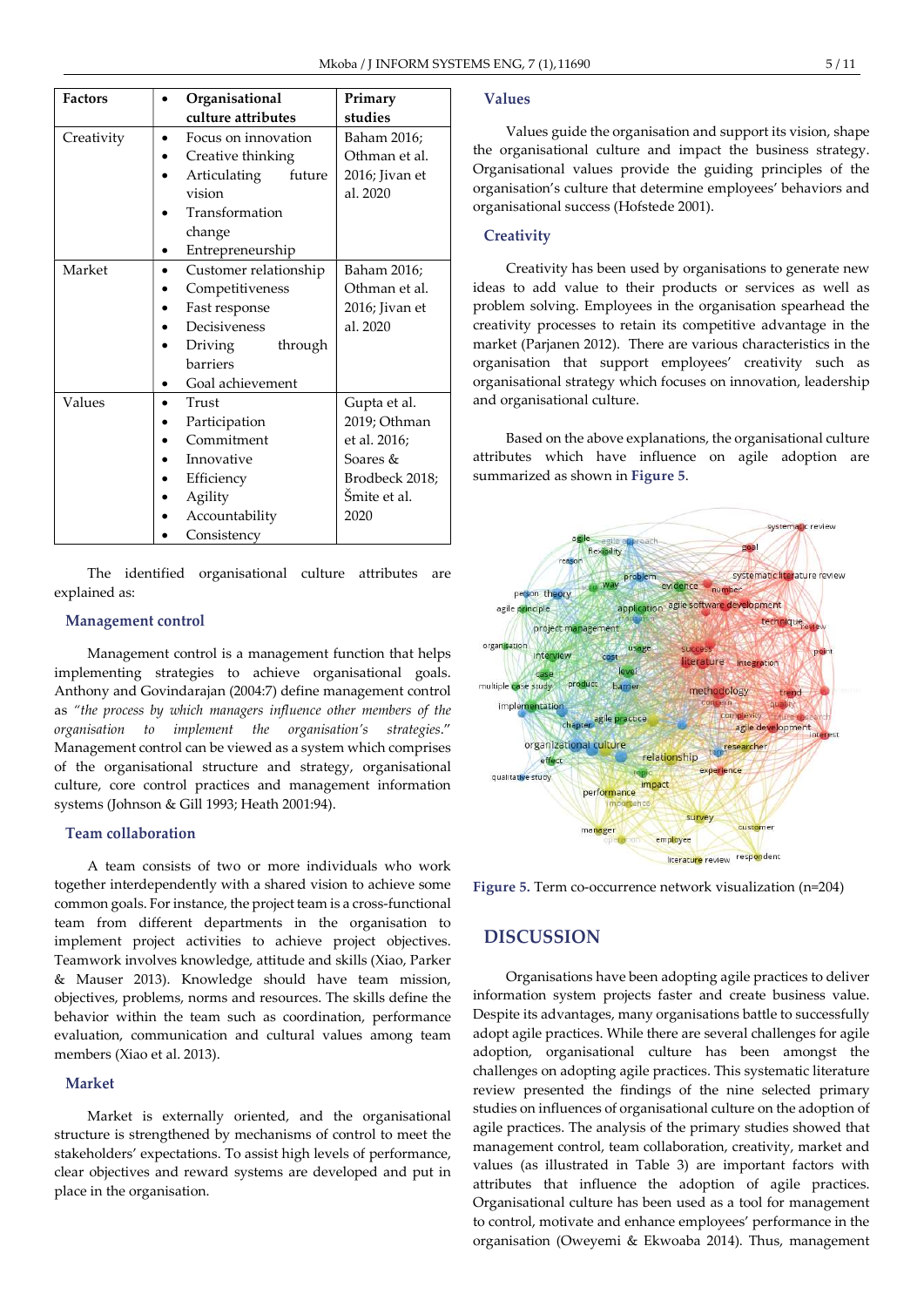control ensures the achievement of organisation's objectives and goals. This research identified the organisational culture attributes which influence the adoption of agile practices that focused in the management control as: management support, organisational structure, projectized organisational structure, decision making structure, controlling processes, quality enhancement and continuous improvement (Baham 2016; Dikert et al. 2016; Jivan et al. 2020). Team collaboration included organisational culture attributes which influence the adoption of agile practices such as teamwork structure, team management structure, team development through training, team empowerment, team communication, team motivation, team productivity, shared responsibility and common ownership (Baham 2016; Dikert et al. 2016; Ghimire et al. 2020; Gregory & Taylor 2019; Jivan et al. 2020 ). For creativity, this research identified a number of organisational culture attributes which influence the adoption of agile practices as: focus on innovation, creative thinking, articulating future vision, transformation change and entrepreneurship (Baham 2016; Othman et al. 2016; Jivan et al. 2020). The research also identified organisational culture attributes which influence the adoption of agile practices that focused on market as customer relationship, competitiveness, fast response, decisiveness, driving through barriers and goal achievement (Baham 2016; Othman et al. 2016; Jivan et al. 2020). The present research identified several organisational culture attributes which influence the adoption of agile practices that focused on values as: trust, participation, commitment, innovative, efficiency, agility, accountability and consistency (Gupta et al. 2019; Othman et al. 2016; Šmite et al. 2020; Soares & Brodbeck 2018). The findings of this study indicated that an organisation's structure, system, processes, decision making and employees' behaviors are shaped by organisational culture (Suda 2007). The organisation with strong organisational culture tends to strengthen their performance, adapt to new technologies and environment, become agility and resilience to disruptions as well as maintaining their competitive advantage in the market. Information systems projects that are aligned with organisational culture have higher success rates (Suda 2007).

The review protocol was adapted to ensure the validity of the study. The number of databases were searched using the search string to retrieve relevant studies on how organisational culture influences the adoption of agile practices. Threats to publication bias were covered by including only the published papers in the period under review (2015-2020). The findings and conclusion are reviewed by the authors and improvement were made.

# **CONCLUSION**

This study presented the systematic literature review of the organisational culture attributes which influence the adoption of agile practices.

#### Contributions of the Study

First, the theoretical contribution of this study is to provide organisational culture attributes which can be used by organisations to adopt agile practices. Second, this study contributes to the body of knowledge in agile project management by providing project management practitioners with attributes for organisational culture that influence the

adoption of agile. The results of the systematic literature review presented in this study will benefit researchers and project management practitioners.

#### Limitations of the Study

This study was limited because of the small sample size (five years) covered from January 2015 to December 2020. Further research is needed to collected data in a larger sample size (more than five years to understand how organisational culture influences the adoption of agile practices. Other limitation is most of the selected primary studies applied competing value framework which is specific for organisational culture but did not develop a new conceptual framework. The search criteria did not include proportion of countries with research in the area, this is among the limitations of this study.

#### Future Research

The future research will detail the proportion of countries with research in the area and the period with the greatest dissemination and visibility of the studies. Further research will also develop a new framework that integrate organisational culture and the adoption of agile practices.

Authors' contributions: All authors contributed equally to this work. Funding: No funding is provided for this article.

Declaration of interest: The authors declare that they have no competing interests.

Data availability: The authors confirm that the data supporting the findings of this study are available for sharing when requested to authors.

# **REFERENCES**

- Anthony, R. N. and Govindarajan, V. (2004). Management Control Systems,11th ed. New York: McGraw Hill/Irwin.
- Anwar, A., Kamel, A. & Ahmed, E. (2016). Agile Adoption Case Study, Pains, Challenges & Benefits: proceedings of the 2nd Africa and Middle East Conference on Software Engineering, proceedings, Cairo, Egypt, May, 2016.
- Baham, C. (2016). The Impact of Organisational Culture and Structure on the Routinization of Agile Software Development Methodologies. Available at: https://aisel.aisnet.org/amcis2016/ITProj/Presentations/29/. (Accessed 20 August 2020).
- Beck. K., Beedle, M., Bennekum, A., Cunningham, W., Fowler, M., Grenning, J., Highsmith, J., Hunt, A., Jeffries, R., Kern, J., Marick, B., Martin, R.C., Mellor, S., Schwaber, K., Sutherland, J. and Thomas, D. (2010). The Agile Manifesto. Agile Alliance. Available at: http://agilemanifesto.org/. (Accessed 22 August 2020).
- Dikert, K., Paasivaara, M. and Lassenius, C. (2016). Challenges and Success Factors for Large-scale Agile Transformations - A Research Proposal and a Pilot Study. Journal of Systems and Software, 119, 87-108. https://doi.org/10.1016/j.jss.2016.06.013.
- Dybå, T. and Dingsøyr, T. (2008). Strength of Evidence in Systematic Reviews in Software Engineering: proceedings of the ACM-IEEE International Symposium on Empirical Software Engineering and Measurement, Kaiserslautern, Germany, October, 2008.

Gusenbauer, M. and Haddaway, N. R. (2019). Which academic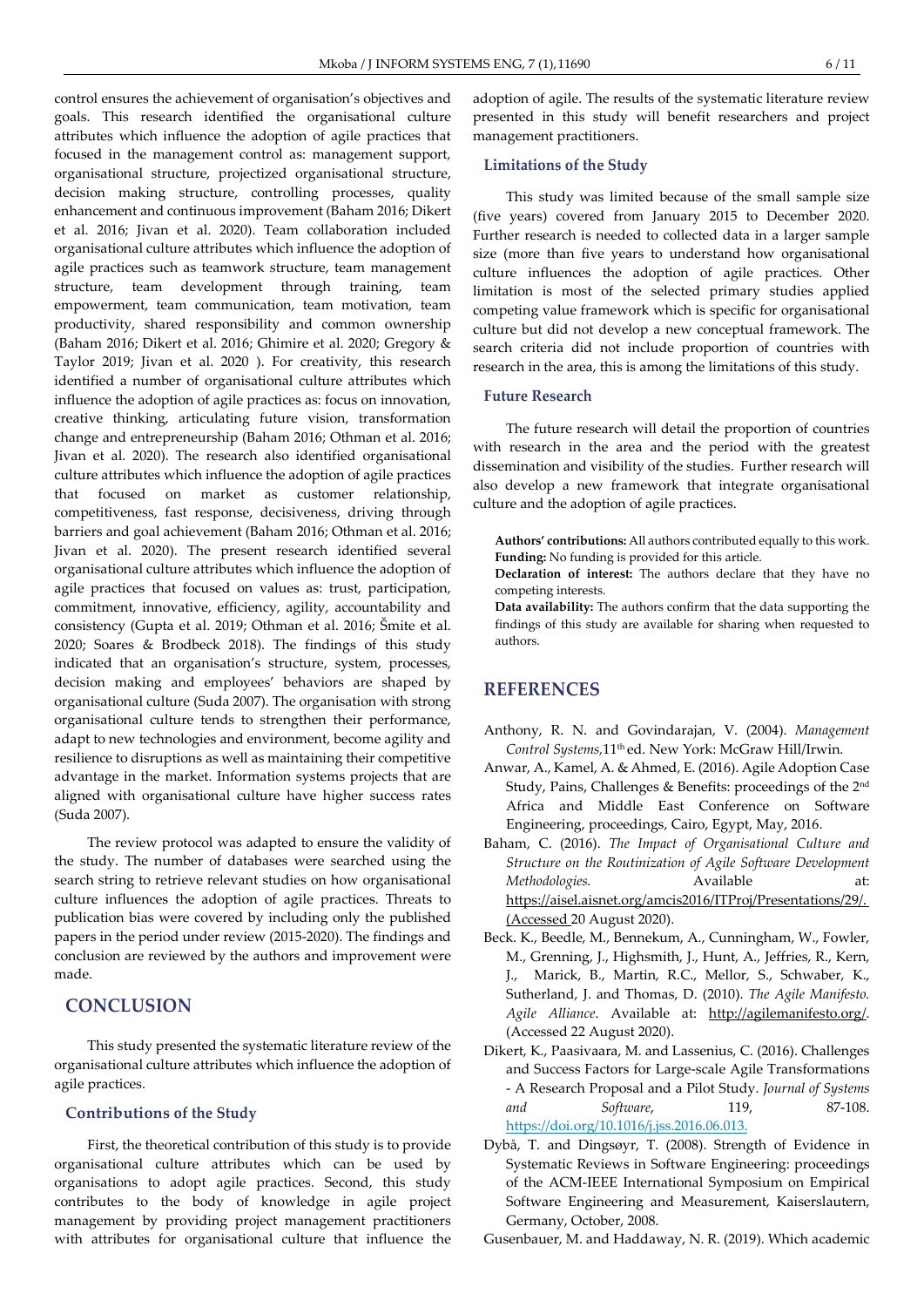search systems are suitable for systematic reviews or metaanalyses? Evaluating retrieval qualities of Google Scholar, PubMed, and 26 other resources. Research Synthesis Method, 11(2), 181-217. https://doi.org/10.1002/jrsm.1378.

- Genç, K. Y. (2013). Culture as a strategic resource for organizations and an assessment on cultures of Turkish large firms: proceedings of the 2nd International Conference on Leadership, Technology and Innovation Management, Istanbul, Turkey, October 11-13.
- Ghimire, D., Charters, S. and Gibbs, S. (2020). Scaling Agile Software Development Approach in Government Organisation in New Zealand: proceedings of the 3rd International Conference on Software Engineering and Information Management, proceedings, Sydney, NSW, Australia, January 12-15.
- Gregory, P. and Taylor, K. (2019). Defining Agile Culture: A Collaborative and Practitioner-Led Approach: proceedings of the IEEE/ACM 12th International Workshop on Cooperative and Human Aspects of Software Engineering (CHASE), proceedings, Montreal Quebec, Canada, May.
- Gupta, M. (2018). Relationships between IT department culture and agile software development practices: An empirical investigation. International Journal of Information Management, 44 (2019), 13-24. https://doi.org/10.1016/j.ijinfomgt.2018.09.006.
- Herath, S.K. (2001). Patterns of management control in a family managed business in an emerging economy: the case of Dilham Tea in Sri Lanka. Available at: https://ro.uow.edu.au/theses/1024/. (Accessed 22 August 2020).
- Hofstede, G. (2001). Culture consequences: Comparing values, behaviors, institutions and organisations across nations, 2nd ed. Thousand Oaks, CA: Sage Publication Inc.
- Huff, A.S. (1999). Writing for Scholarly Publication. Thousand Oaks, CA: Sage Publication Inc.
- Johnson, P. and Gill, J. (1993). Management Control and Organisational Behaviour. London: Paul Chapman.
- Jivan, K.P., Marnewick, A, L. and Joseph, N. (2020). Influences of organisational culture in the agile adoption: proceedings of the IEEE Technology and Engineering Management Conference (TEMSCON), proceedings, Metro Detroit, Michigan, June 3-6.
- Kitchenham, B., Brereton, O., Budgen, D., Turner, M., Bailey, J. and Linkman, S. (2009). Systematic literature reviews in software engineering - A systematic literature review. Information and Software Technology, 51 (1), 7-15.
- Kgoroeadira, R. (2010. Promoting entrepreneurship as a means to foster economic development: a review of market failure and public policy. Available at: https://dspace.lib.cranfield.ac.uk/bitstream/handle/1826/69 01/Kgoroeadira\_Reabetswe\_Thesis\_2010.pdf;sequence=1. (Accessed 12 August 2020).
- Othman, H. B., Zouaoui. M and Hamdoun, M. (2016). Organisational culture and the acceptance of agile methodology: proceedings of the IEEE International Conference on Digital Economy (ICDEc), proceedings, Carthage, Tunisia, April 28-30.
- Oweyemi. O. and Ekwoaba. J.O. (2014). Organisational Culture: A Tool for Management to control, motivate and enhance employees' performance. American Journal of Business and Management, 3 (3), 168-177.
- Parjanen, S. (2012). Experiencing creativity in the organisation: From individual creativity to collective creativity. Interdisciplinary Journal of Information, Knowledge and Management, 7, 109-128.
- PMI Pulse of the Profession. (2017). PMI pulse of the profession, 9th global project survey: Success rates rise, transforming the high cost of low performance. Newton Square, PA: Project Management Institute.
- Pinto, J. K. (2010). Project management: achieving competitive advantage, 2nd ed. Prentice Hall: New Jersey.
- Raharjo, T. and Purwandari, B. (2020). Agile Project Management Challenges and Mapping Solutions: A Systematic Literature Review: proceedings of the 3rd International Conference on Software Engineering and Information Management, proceedings, Sydney, NSW, Australia, January 12-15.
- Scopus. (2020). Discover why the world's leading researchers and organizations choose Scopus. Available at: https://www.elsevier.com/solutions/scopus/why-choosescopus.(Accessed 12 August 2020).
- Šmite, D., Gonzalez-Huerta, J. and Moe, B. N. (2020). When in Rome, Do as the Romans Do: Cultural Barriers to Being Agile in Distributed Teams: proceedings of the 21st International Conference on Agile Software Development, XP 2020, Copenhagen, Denmark, June 8-12.
- Soares, L.P. and Brodbeck, A.F. (2018). For Some Places More Than Others - Agility and Organisational Culture, V. A. Santos et al. (Eds.): WBMA 2017, CCIS 802, pp. 121-133.
- Strode, D.E., Huff, S.L. and Tretiakov, A. (2009). The Impact of Organisational Culture on Agile Method Use: proceedings of the 42nd Hawaii International Conference on System Sciences, Waikoloa, Hawaii, 5-8 January.
- Suda, L. V. (2007). The meaning and importance of culture for project success: proceedings of the PMI® Global Congress, EMEA, Budapest, Hungary.
- VersionOne. (2020). 14<sup>th</sup> Annual of state of agile report. Available at: https://explore.digital.ai/state-of-agile/14th-annualstate-of-agile-report. (Accessed 17 September 2020).
- Xiao, Y., Parker, S.H. and Manser, T. (2013). Teamwork and collaboration. Reviews of human factors and ergonomics, 8 (1), 55 - 102. https://doi.org/10.1177/1557234X13495181.

#### Appendix A: List of primary studies

- Baham, C. (2016). The Impact of Organisational Culture and Structure on the Routinization of Agile Software Development Methodologies. Available at: https://aisel.aisnet.org/amcis2016/ITProj/Presentations/29/. (Accessed 26 August 2020).
- Dikert, K., Paasivaara, M. and Lassenius, C. (2016). Challenges and Success Factors for Large-scale Agile Transformations - A Research Proposal and a Pilot Study. Journal of Systems and Software, 119, 87-108. https://doi.org/10.1016/j.jss.2016.06.013.
- Ghimire, D., Charters, S. and Gibbs, S. (2020). Scaling Agile Software Development Approach in Government Organisation in New Zealand: proceedings of the 3rd International Conference on Software Engineering and Information Management, Sydney, NSW, Australia, January 12-15.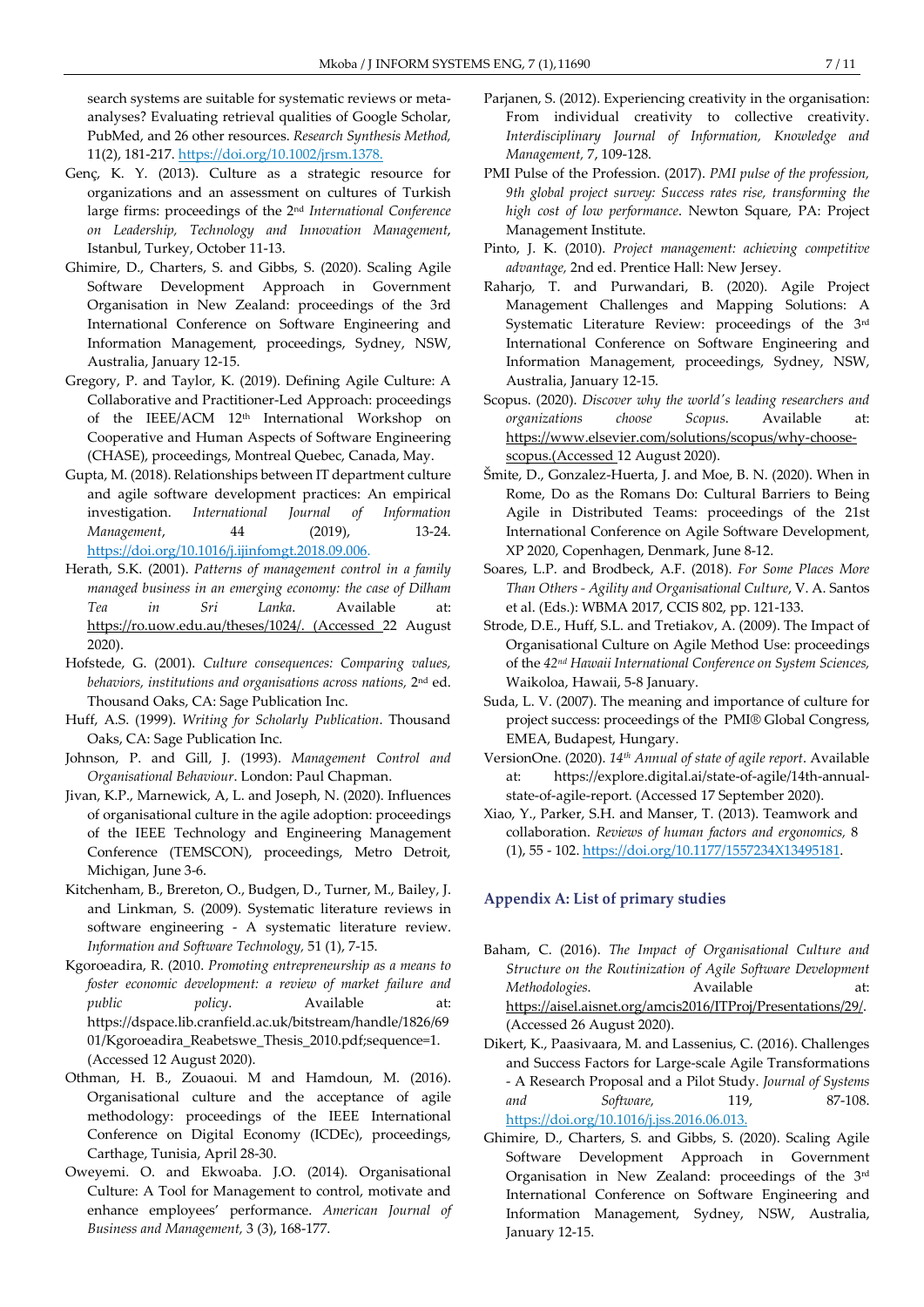- Gregory, P. and Taylor, K. (2019). Defining Agile Culture: A Collaborative and Practitioner-Led Approach: proceedings of the IEEE/ACM 12th International Workshop on Cooperative and Human Aspects of Software Engineering (CHASE), Montreal Quebec, Canada, May, 2019.
- Gupta, M. (2018). Relationships between IT department culture and agile software development practices: An empirical investigation. International Journal of Information Management, 44 (2019), 13-24. https://doi.org/10.1016/j.ijinfomgt.2018.09.006.
- Jivan, K.P., Marnewick, A, L. and Joseph, N. (2020). Influences of organisational culture in the agile adoption: proceedings of the IEEE Technology and Engineering Management Conference (TEMSCON), Metro Detroit, Michigan, June 3- 6.
- Othman, H. B., Zouaoui. M and Hamdoun, M. (2016). Organisational culture and the acceptance of agile methodology: proceedings of the IEEE International Conference on Digital Economy (ICDEc), Carthage, Tunisia, April 28-30.
- Soares, L.P. and Brodbeck, A.F. (2018). For Some Places More Than Others - Agility and Organisational Culture, V. A. Santos et al. (Eds.): WBMA 2017, CCIS 802, pp. 121-133.
- Šmite, D., Gonzalez-Huerta, J. and Moe, B. N. (2020). When in Rome, Do as the Romans Do: Cultural Barriers to Being Agile in Distributed Teams: proceedings of the 21st International Conference on Agile Software Development, XP 2020, Copenhagen, Denmark, June 8-12.

#### Appendix B: Quality Assessment Checklist

(Scale: 0 is "No", 1 is "Partially" and 2 is "Yes". Minimum total score is 10)

|                |                        | <b>Quality of Reporting</b>          |        |                | Rigor |              |                | Credibility |              | Relevance      | Total |              |      |
|----------------|------------------------|--------------------------------------|--------|----------------|-------|--------------|----------------|-------------|--------------|----------------|-------|--------------|------|
| Paper#         | Reference              | Q1                                   | Q2     | Q <sub>3</sub> | O4    | <b>O5</b>    | O <sub>6</sub> | Q7          | Q8           | Q <sub>9</sub> | Q10   | <b>Score</b> | Rank |
| <b>P1</b>      | Dikert et al. 2016     | <sup><math>\supset</math></sup><br>∠ | C<br>∠ |                |       | <sup>-</sup> | ∍<br>∠         |             | ◠            |                |       | 15           | 4    |
| P <sub>2</sub> | Gregory & Taylor 2019  | 2                                    | -      |                |       | ◠            |                |             |              |                |       | 13           | b.   |
| P <sub>3</sub> | Jivan et al. 2020      | 2                                    | ∍<br>∠ |                |       |              |                | ◠           | ◠            |                |       | 17           |      |
| <b>P4</b>      | Ghimire et al. 2020    | <sup>-</sup><br>∠                    | ◠      | $\sim$         |       |              | n              | ◠           | ◠            |                |       | 16           | 3    |
| <b>P5</b>      | Gupta 2018             | 2                                    |        |                | c     |              |                |             |              |                |       | 12           | 6    |
| <b>P6</b>      | Soares & Brodbeck 2018 | $\overline{2}$                       | 2      |                | ◠     |              |                |             | <sup>-</sup> | c              |       | 17           | ∍    |
| P7             | Šmite et al. 2020      | 2                                    |        |                |       | ◠            |                |             |              |                |       | 13           |      |
| P8             | Othman et al. 2016     | C<br>∠                               | C<br>∠ |                |       |              | ∠              |             | ◠            | ◠              |       | 18           |      |
| P <sub>9</sub> | Baham 2016             | ∍<br>∠                               | ◠      |                | ◠     |              |                |             | ◠            | ◠              |       | 17           |      |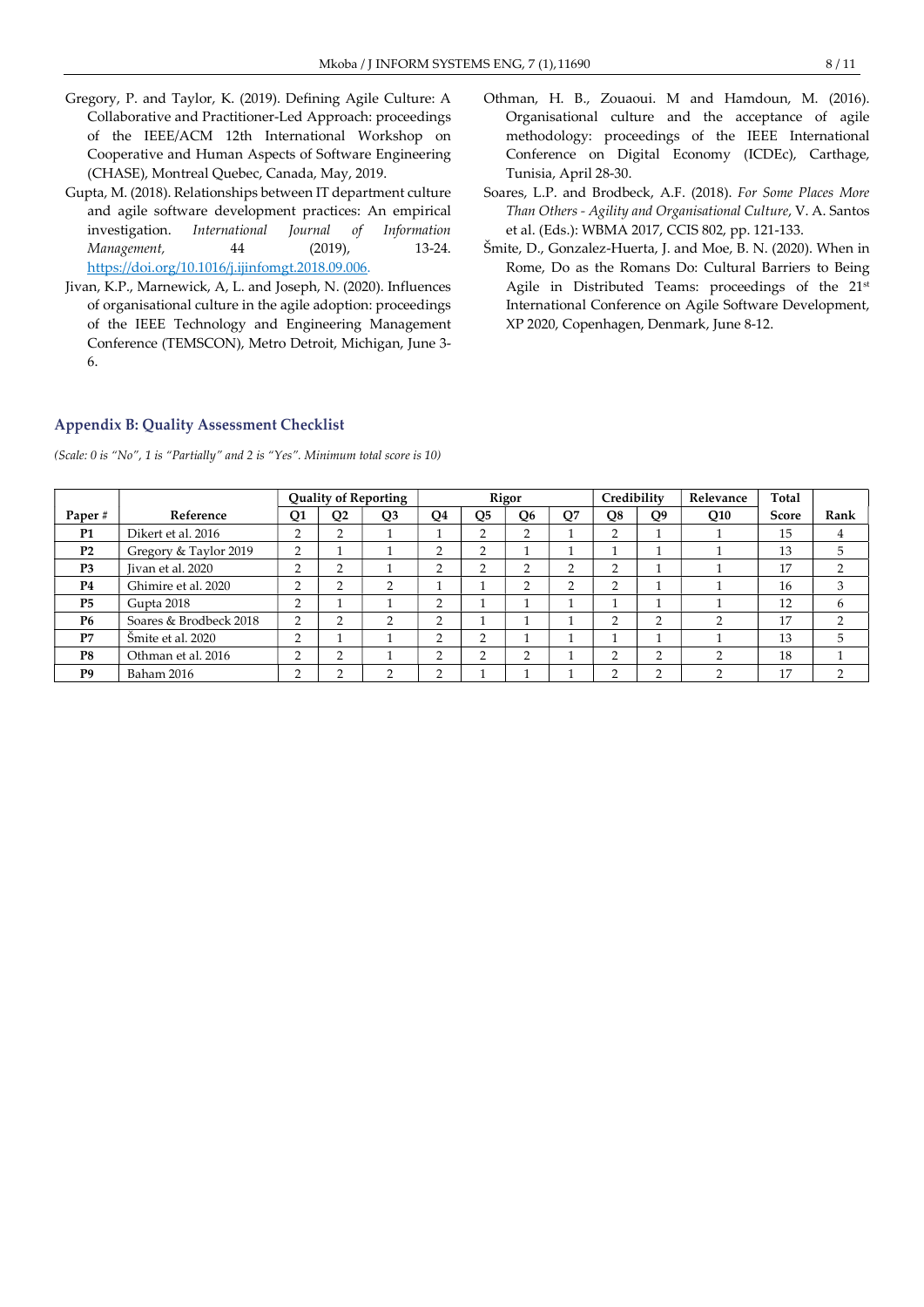# Appendix C: Data Extraction Form

| Section A: Study Identification     |                                                                                                                                                                     |                                                                                                                                                                                                   |                                                                                                |                                                                                                                                                                   |                                                                                                                                                 |                                                                                                                                         |                                                                                                                                                          |                                                                                                                                                                             |                                                                                                                                                                                                                 |
|-------------------------------------|---------------------------------------------------------------------------------------------------------------------------------------------------------------------|---------------------------------------------------------------------------------------------------------------------------------------------------------------------------------------------------|------------------------------------------------------------------------------------------------|-------------------------------------------------------------------------------------------------------------------------------------------------------------------|-------------------------------------------------------------------------------------------------------------------------------------------------|-----------------------------------------------------------------------------------------------------------------------------------------|----------------------------------------------------------------------------------------------------------------------------------------------------------|-----------------------------------------------------------------------------------------------------------------------------------------------------------------------------|-----------------------------------------------------------------------------------------------------------------------------------------------------------------------------------------------------------------|
| Unique ID for the<br>study          | P1                                                                                                                                                                  | P2                                                                                                                                                                                                | P <sub>3</sub>                                                                                 | P <sub>4</sub>                                                                                                                                                    | P <sub>5</sub>                                                                                                                                  | P <sub>6</sub>                                                                                                                          | P7                                                                                                                                                       | P8                                                                                                                                                                          | P <sub>9</sub>                                                                                                                                                                                                  |
| Title                               | Challenges and<br>Success Factors for<br>Large-scale Agile<br>Transformations - A<br>Research Proposal<br>and a Pilot Study                                         | Defining Agile<br>Culture: A<br>Collaborative and<br>Practitioner-Led<br>Approach                                                                                                                 | Influences of<br>organisational<br>culture in the<br>agile adoption                            | Scaling Agile Software<br>Development Approach<br>in Government<br>Organisation in New<br>Zealand                                                                 | Relationships<br>between IT<br>department<br>culture and agile<br>software<br>development<br>practices: An<br>empirical<br>investigation        | For some<br>places more<br>than others -<br>Agility and<br>organisational<br>culture                                                    | "When in Rome.<br>Do as the<br>Romans Do":<br><b>Cultural Barriers</b><br>to Being Agile in<br>Distributed<br>Teams                                      | Organisational<br>culture and the<br>acceptance of<br>agile<br>methodology                                                                                                  | The Impact of<br>Organisational Culture<br>and Structure on the<br>Routinization of Agile<br>Software Development<br>Methodologies                                                                              |
| Author (s)                          | Kim Dikert, Maria<br>Paasivaara and<br>Casper Lassenius                                                                                                             | Peggy Gregory<br>and Katie Taylor                                                                                                                                                                 | Jivan, K.P.,<br>Marnewick,<br>A.L., and<br>Joseph, N.                                          | Dipendra Ghimire,<br>Stuart Charters, and<br>Shirley Gibbs                                                                                                        | Manjul Gupta,<br>Joey F. Georgeb,<br>Weidong Xia                                                                                                | Soares, L.P.,<br>and Brodbeck,<br>Â.F                                                                                                   | Darja Šmite,<br>Javier Gonzalez-<br>Huerta, Nils<br><b>Brede Moe</b>                                                                                     | Hanen Ben<br>Othman; Mahmo<br>ud<br>Zouaoui ; Moham<br>ed Hamdoun                                                                                                           | Corey Baham                                                                                                                                                                                                     |
| Publication year                    | 2016                                                                                                                                                                | 2019                                                                                                                                                                                              | 2020                                                                                           | 2020                                                                                                                                                              | 2019                                                                                                                                            | 2018                                                                                                                                    | 2020                                                                                                                                                     | 2016                                                                                                                                                                        | 2016                                                                                                                                                                                                            |
| Type of article                     | Journal article                                                                                                                                                     | Conference paper                                                                                                                                                                                  | Conference<br>paper                                                                            | Conference paper                                                                                                                                                  | Journal article                                                                                                                                 | Conference<br>paper                                                                                                                     | Conference<br>paper                                                                                                                                      | Conference paper                                                                                                                                                            | Conference paper                                                                                                                                                                                                |
| Volume/issue/pag<br>e number        | Volume 119, pp. 87-<br>108                                                                                                                                          |                                                                                                                                                                                                   |                                                                                                | pp. 100-104                                                                                                                                                       | Volume 44, pp. 13-<br>24                                                                                                                        | pp. 121-133                                                                                                                             | pp. 145-161                                                                                                                                              | pp. 16-23                                                                                                                                                                   | pp.29                                                                                                                                                                                                           |
| Database                            | ScienceDirect                                                                                                                                                       | <b>IEEE</b> Xplore                                                                                                                                                                                | <b>IEEE</b> Xplore                                                                             | Association for<br>Computing Machinery<br>(ACM) Digital Library                                                                                                   | Scopus                                                                                                                                          | Scopus                                                                                                                                  | SpringerLink                                                                                                                                             | <b>IEEE</b> Xplore                                                                                                                                                          | Google Scholar                                                                                                                                                                                                  |
| <b>Section B: Study Description</b> |                                                                                                                                                                     |                                                                                                                                                                                                   |                                                                                                |                                                                                                                                                                   |                                                                                                                                                 |                                                                                                                                         |                                                                                                                                                          |                                                                                                                                                                             |                                                                                                                                                                                                                 |
| Study aim(s)                        | To understand the<br>identified challenges<br>and success factors of<br>large-scale agile<br>transformations by<br>targeting a larger<br>population of<br>companies | To explore how a<br>group took a<br>collaborative and<br>practitioner-led<br>approach to<br>developing a<br>definition of Agile<br>Culture and a set<br>of tools to aid<br>cultural<br>assessment | To investigate<br>the influence of<br>organisational<br>culture in the<br>adoption of<br>agile | To investigate the<br>factors that are<br>important in the public<br>sector for a successful<br>project and compares<br>against results for the<br>private sector | To examine the<br>relationships<br>between four<br>competing<br>cultural forms and<br>two types of agile<br>practices - social<br>and technical | To explore the<br>relationship<br>between<br>selected basic<br>cultural<br>assumptions<br>of<br>organisations<br>and agile<br>practices | To explore re the<br>cultural barriers<br>impeding agile<br>ways of working<br>in distributed<br>teams with<br>members from a<br>hierarchical<br>culture | To understand<br>how culture can<br>influence on the<br>acceptance of<br>agile<br>methodology<br>within Tunisian<br>enterprises in the<br>software<br>development<br>sector | To contribute to the<br>current body of Agile<br>Software Development<br>(ASD) research by<br>providing an<br>understanding of gap<br>between perceived ASD<br>success (at acceptance)<br>and ASD routinization |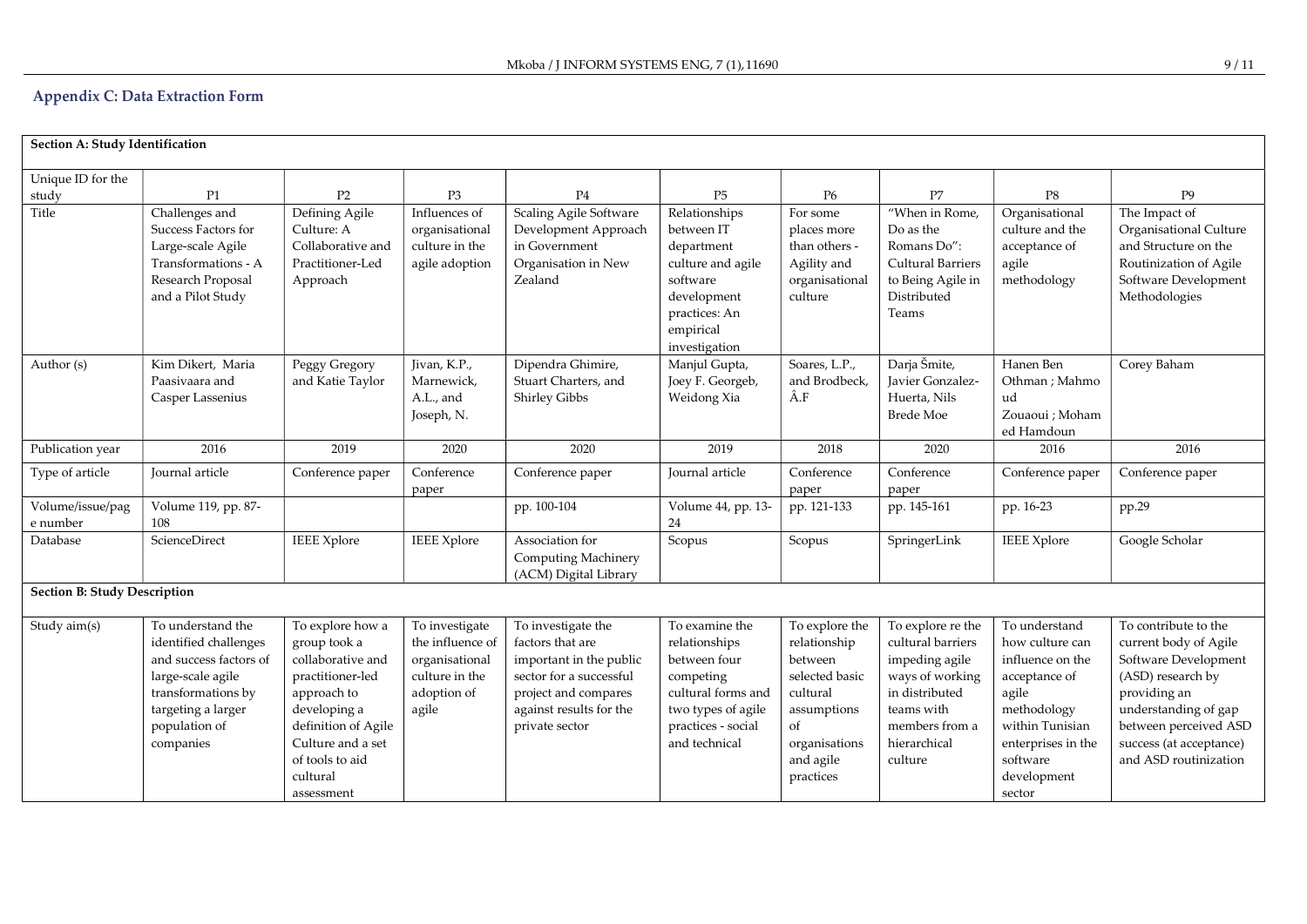# Mkoba / J INFORM SYSTEMS ENG, 7 (1), 11690

| Study objective(s)                                 | To validate and<br>deepen findings from<br>the literature review                                                                                                                                       | To provide an<br>overview of the<br>development<br>process used by<br>a practitioner-led<br>collaborative<br>team to develop<br>a definition of<br>Agile culture | To describe the<br>culture that is<br>conducive to the<br>realization of the<br>benefits of agile | This study<br>compares the<br>main challenges in<br>the public and the<br>private sector              | To determine how<br>does IT<br>department<br>culture affect the<br>use of social and<br>technical agile<br>practices                                                             | Correlation<br>between the<br>cultural<br>dimensions<br>researched<br>and selected<br>agile practices | To explore what<br>are the specific<br>cultural barriers,<br>what resulting<br>behaviours<br>impede agility,<br>and whether these<br>behaviours prevail<br>among offshore<br>engineers working<br>in distributed<br>agile teams | To identify critical<br>factors that affect<br>the acceptance of<br>agile methods,<br>and to analyze the<br>influence of<br>organisational<br>culture on the<br>acceptance of the<br>Agile<br>methodology<br>toward users | To articulate a model that<br>explains the impact of<br>organisational culture and<br>structure on the<br>routinization of agile<br>methods                                                                                                                                                                   |
|----------------------------------------------------|--------------------------------------------------------------------------------------------------------------------------------------------------------------------------------------------------------|------------------------------------------------------------------------------------------------------------------------------------------------------------------|---------------------------------------------------------------------------------------------------|-------------------------------------------------------------------------------------------------------|----------------------------------------------------------------------------------------------------------------------------------------------------------------------------------|-------------------------------------------------------------------------------------------------------|---------------------------------------------------------------------------------------------------------------------------------------------------------------------------------------------------------------------------------|---------------------------------------------------------------------------------------------------------------------------------------------------------------------------------------------------------------------------|---------------------------------------------------------------------------------------------------------------------------------------------------------------------------------------------------------------------------------------------------------------------------------------------------------------|
| Design of the<br>study                             | Survey                                                                                                                                                                                                 | Interviews,<br>observation,<br>document<br>review, and<br>personal<br>reflections                                                                                | Case study                                                                                        | Survey                                                                                                | Survey                                                                                                                                                                           | Survey, Case<br>study                                                                                 | Case study                                                                                                                                                                                                                      | Interview                                                                                                                                                                                                                 | Documents review                                                                                                                                                                                                                                                                                              |
| Research method                                    | Ouantitative                                                                                                                                                                                           | Qualitative                                                                                                                                                      | Quantitative                                                                                      | Mixed method                                                                                          | Ouantitative                                                                                                                                                                     | Quantitative                                                                                          | Mixed method                                                                                                                                                                                                                    | Qualitative                                                                                                                                                                                                               | Qualitative                                                                                                                                                                                                                                                                                                   |
| Underlying<br>theories/<br>frameworks/mode<br>ls   | None                                                                                                                                                                                                   | Bronstein's<br>Interdisciplinary<br>Collaboration<br>Model                                                                                                       | Competing<br>Value<br>Framework                                                                   | None                                                                                                  | Competing values<br>model                                                                                                                                                        | Adapted<br>Schein's<br>Model of<br>organisational<br>culture                                          | None                                                                                                                                                                                                                            | Competing values<br>framework for<br>organisational<br>culture                                                                                                                                                            | Competing values<br>framework for<br>organisational culture and<br>theoretical model                                                                                                                                                                                                                          |
| Data collection                                    | Questionnaire                                                                                                                                                                                          | Interviews                                                                                                                                                       | Questionnaire                                                                                     | Questionnaire and<br>interview                                                                        | Questionnaires                                                                                                                                                                   | Questionnaire                                                                                         | Questionnaire and<br>Interviews                                                                                                                                                                                                 | Interviews                                                                                                                                                                                                                | Literature review                                                                                                                                                                                                                                                                                             |
| Identified<br>organisational<br>culture attributes | Management support;<br>Providing training on<br>agile methods;<br>Showing strong<br>commitment to the<br>transformation;<br>Creating and<br>communicating<br>positive experiences<br>in the beginning. | Behaviour,<br>norms and<br>mindset                                                                                                                               | Market, clan,<br>adhocracy,<br>hierarchy                                                          | Self-managing<br>teams with shared<br>responsibility,<br>development team<br>with common<br>ownership | Governance and<br>implementation<br>plan, behaviour,<br>values,<br>understand<br>cultural profiles of<br>stakeholder,<br>develop a shared<br>cultural profiles,<br>communication | Pragmatism,<br>Favors<br>communicatio<br>n and<br>participative.                                      | Behaviour, trust,<br>transparency                                                                                                                                                                                               | Group culture,<br>development<br>culture,<br>hierarchical<br>culture and<br>rational culture                                                                                                                              | Organisational culture<br>dimensions are<br>organisational strategy,<br>organisational structure,<br>artifacts and values, project<br>scope, team management<br>structure, decision making<br>structure, team work<br>structure, control mode.<br>Developmental and<br>hierarchical organisational<br>culture |

10 / 11